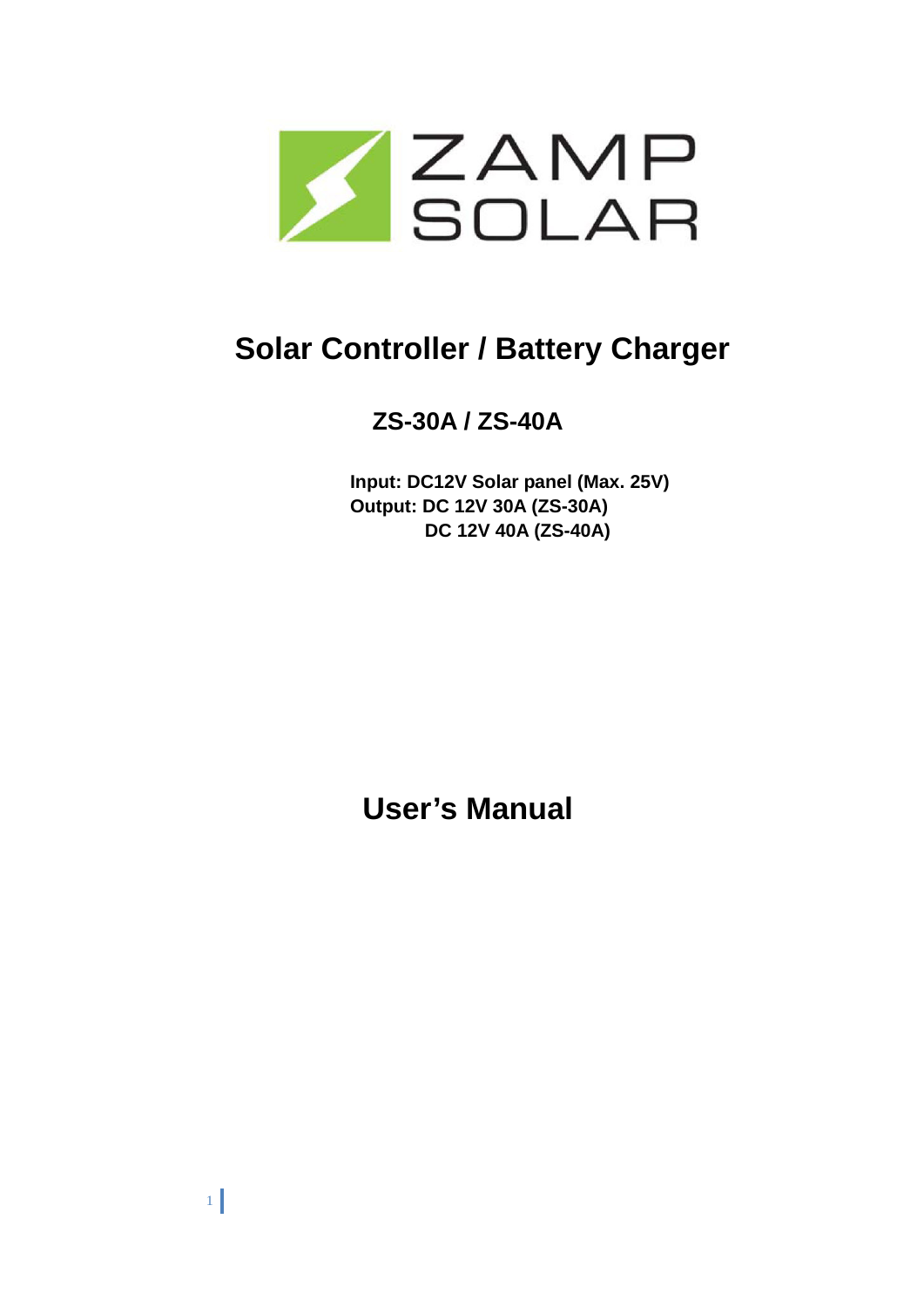# **FEATURE**

- ●Advanced MCU control pulse width modulated (PWM) technology, high efficiency operation.
- ●Target for LiFePO4, LTO (Lithium Titanium Oxide), Gel, AGM, Conventional lead-acid (WET) and Calcium Batteries.
- ●Built in regulator to prevent your battery from being overcharged. Overcharging occurs when the charge voltage is unregulated. This can result in premature battery failure.
- Come with regulator to prevent your battery from being under charged, in the solar energy field, battery undercharge always occurs, especially on some Conventional lead –acid or Calcium batteries; The unit provides an automatic Equalization feature for deeply drained Conventional lead acid battery or Calcium battery, as well as provides a cycling automatic Equalizing feature every 28 days.
- ●Can be connected to the battery permanently to keep the battery fully charged by using a process called "floating". This means the controller will stop charging when the battery is full and will automatically start charging the battery as required. This process will also reduce water loss and help prevent the battery from 'drying out'.
- ●Protects your battery from discharge at night. Under low light or no light conditions the solar panel voltage could be less than the battery voltage. The unit contains a special circuit which prevents current flowing back from the battery and into the solar panel.
- ●Colored LED's to easily indicate the operational status and battery conditions.
- ●Digital LCD to directly display battery voltage, charging current, charging capacity (Amp hour), battery types and faulty codes.
- ●Provides plug-in remote digital display meter (Optional).
- ●Provides external battery temperature sensor (Optional).
- ●Multi charging protections against reverse polarity, short circuit, over temperature, over voltage, etc.
- Surface Mount or Flush Panel Mount options.
- ●Conformal-coating circuit boards and plated terminals apply to hostile environments.



**For use with 12Volt Solar Panel Only Suitable for Solar panels up to 510 Watts / ZS-30A; 680Watt / ZS-40A**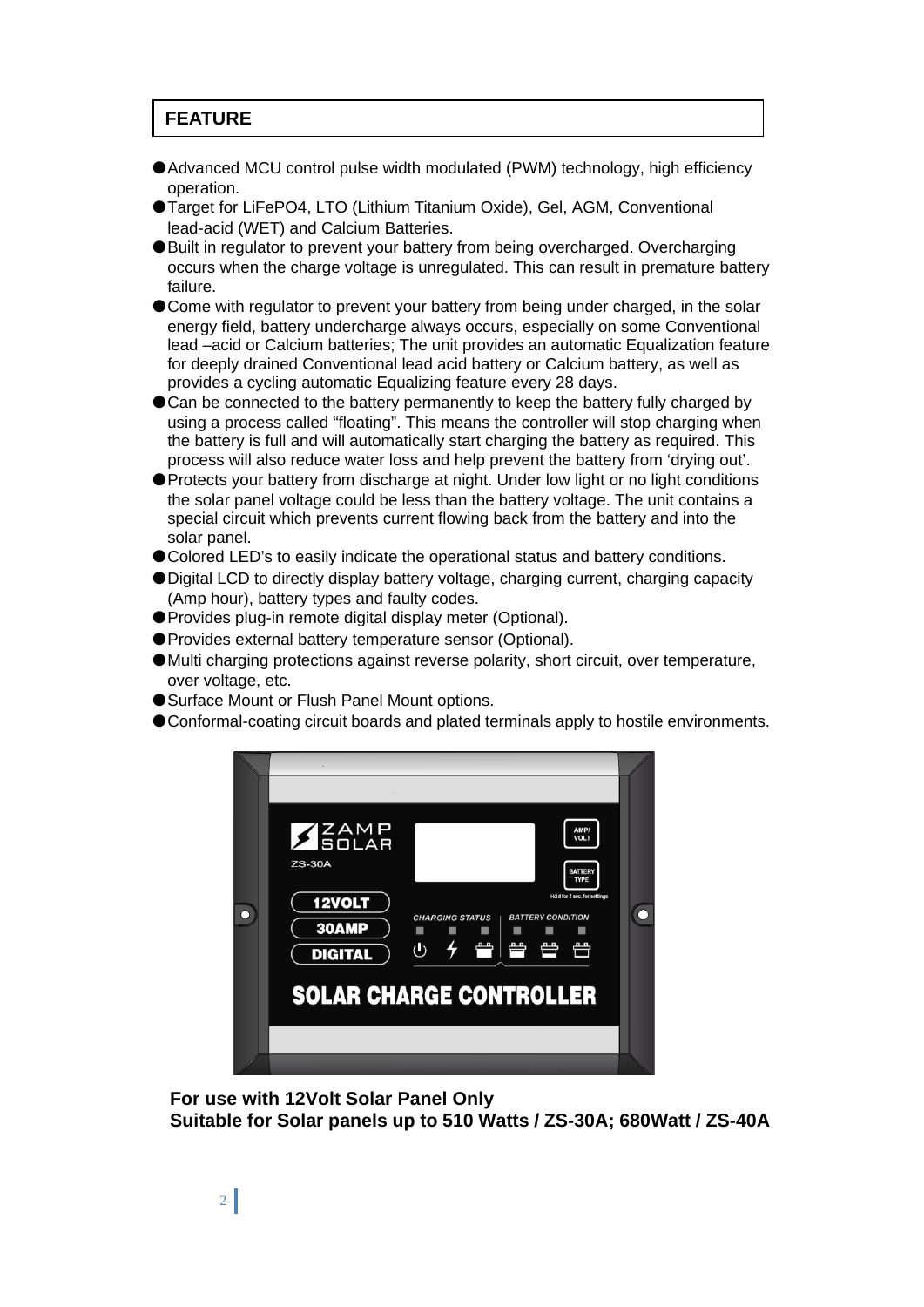# **WARNING – IMPORTANT PLEASE READ**

- This charger is designed for indoor use only and should never be exposed to rain.
- Do not disassemble the controller. Take to a qualified person if the unit requires repairing.
- Lead acid, LiFePO4, LTO batteries can be dangerous. Ensure no sparks or flames are present when working near batteries.
- Eye protection should always be used. Never short circuit the battery
- Given sufficient light solar panels always generate energy even when they are disconnected.
- Accidental 'shorting' of the terminals or wiring can result in sparks causing personal injury or a fire hazard. We recommend that you cover up the panel(s) with some sort of soft cloth so you can block all incoming light during the installation. This will ensure that no damage is caused to the Solar Panel or Battery if the wires are accidentally short circuited.
- Always install a battery fuse on each circuit including the solar controller
- Do not reverse connect the wires to the solar panel or battery

## **MOUNTING THE DEVICE**

#### **The Solar Controller has two mounting options.**

#### **1. Surface mount:**

The quickest and easiest way to mount the unit is to use the two plastic spacers and self tapping screws supplied and mount the unit to a flat surface,

#### **2. Flush (panel) mount:**

Before deciding to use this mounting method, please ensure there is sufficient depth behind the controller or in the cavity. (Refer to Diagram below) Using the dimensions shown in the following diagram, mark a 105mm x 130mm rectangle where you wish to mount the controller and cut-out the panel opening then use the two self- tapping screws supplied to secure the unit.



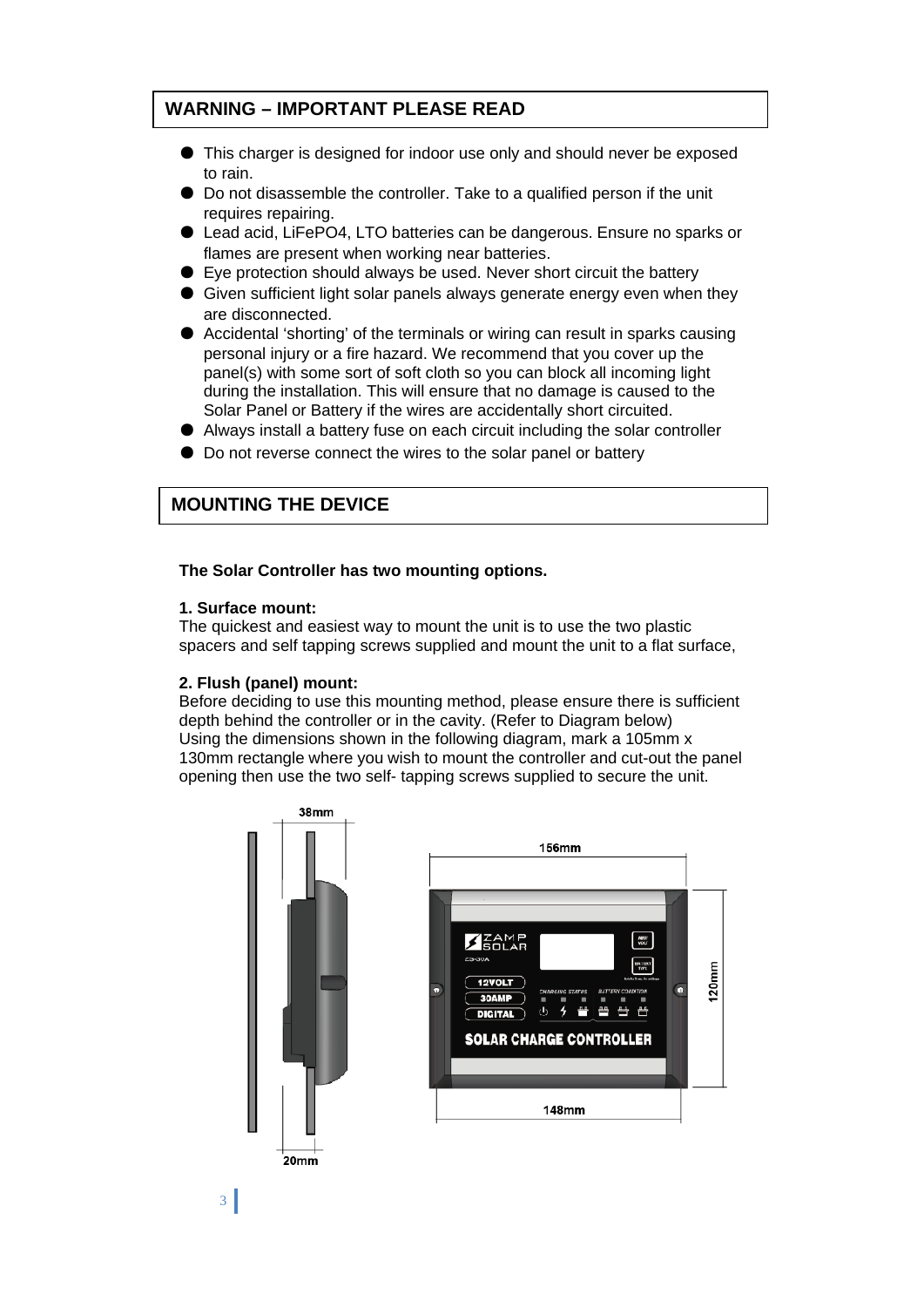# **WIRING CONNECTIONS**

To protect the Battery and the Solar Panel, we strongly recommend that you place a 40A inline fuse for ZS-30A (60A fuse for ZS-40A) on the positive wire on both the "Solar" and "Battery" Circuits. (As close to the Battery /Panel as possible) The Solar Controller has 4 terminals which are clearly marked 'Solar' and 'Battery'. There is a (12V) and earth (GND) terminal for each circuit. Refer to the wiring diagram below.



|                          | <b>Battery Connection</b> | <b>Solar Array Connection</b> |    |     |
|--------------------------|---------------------------|-------------------------------|----|-----|
| Length of<br><b>Wire</b> | < 1m                      | 6m                            | 9m | 12m |
| Size (AWG)               |                           | 10                            |    |     |

- 1. Using the Terminals supplied, crimp the terminals on your Solar Array wires and connect to the Solar Panel like shown.
- 2. Using the Terminals supplied, crimp the terminals on your Battery wires and connect to the Battery like shown.

When the connections are completed, the Solar Controller will start working automatically.

# **OPERATION - LCD DISPLAY**

Please check your battery manufacturer's specifications to select correct battery type. The unit provides 6 battery types for selections: LiFePO4, LTO, Gel, AGM, WET (conventional lead acid), and Calcium.

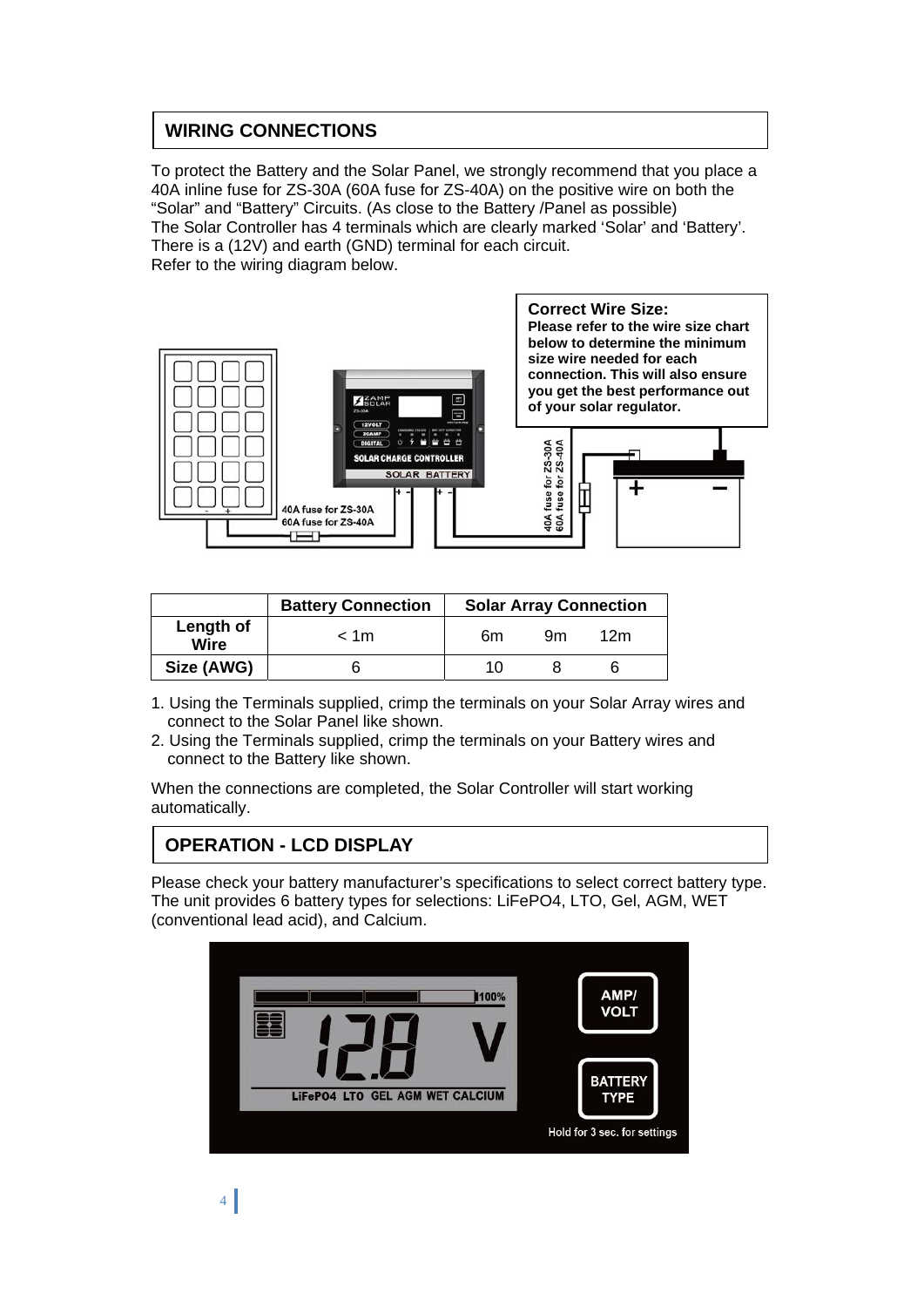Press **BATTERY TYPE button** and hold for 3 seconds to go into your battery type selection mode, the battery type you select will be shown on the LCD meter, the default setting is AGM Battery; the controller will automatically memorize your battery type setting.

### **Caution: Incorrect battery type setting may damage your battery.**

When the controller powers on, the unit will run self-qualify mode and automatically show below items on LCD before going into charging process

**8.8.8** Self-test starts, digital meter segments test

**BBB** Software version test



º**C** 

888 A Rated voltage and current test

External battery temperature sensor test (if connected)



Indicates the solar panel connected.

After going into charging process, the LCD displays the charging statues as below: Press **VOLT / AMP button** in sequence, the LCD will display in turn with Battery Voltage, Charging Current, Charged capacity (Amp-hour) and Battery Temperature (if external temperature sensor connected)

## **Display in the day time**-



## **Display during the night**-



The **VOLT / AMP button** can be changed at any time during charging process.

You also can visually monitor your battery charging condition for each battery; there is a LCD bar to show how many percentage capacities are charged, you can easily see the battery is charged around 25%, 50%, 75% or 100%.



The LCD also can be treated as an independent voltage meter or thermometer. A voltage less than 11.5V Volts indicates that the battery is discharged and needs re-charging.

## **CHARGING STAGES**

#### **The unit has a 5 stage charging algorithm.**  Soft Charge (Level 1) –Bulk Charge (Level 2)-Absorption charge (Level 3) – Equalizing Charge\* (Level 4) - Float Mode (Level 5)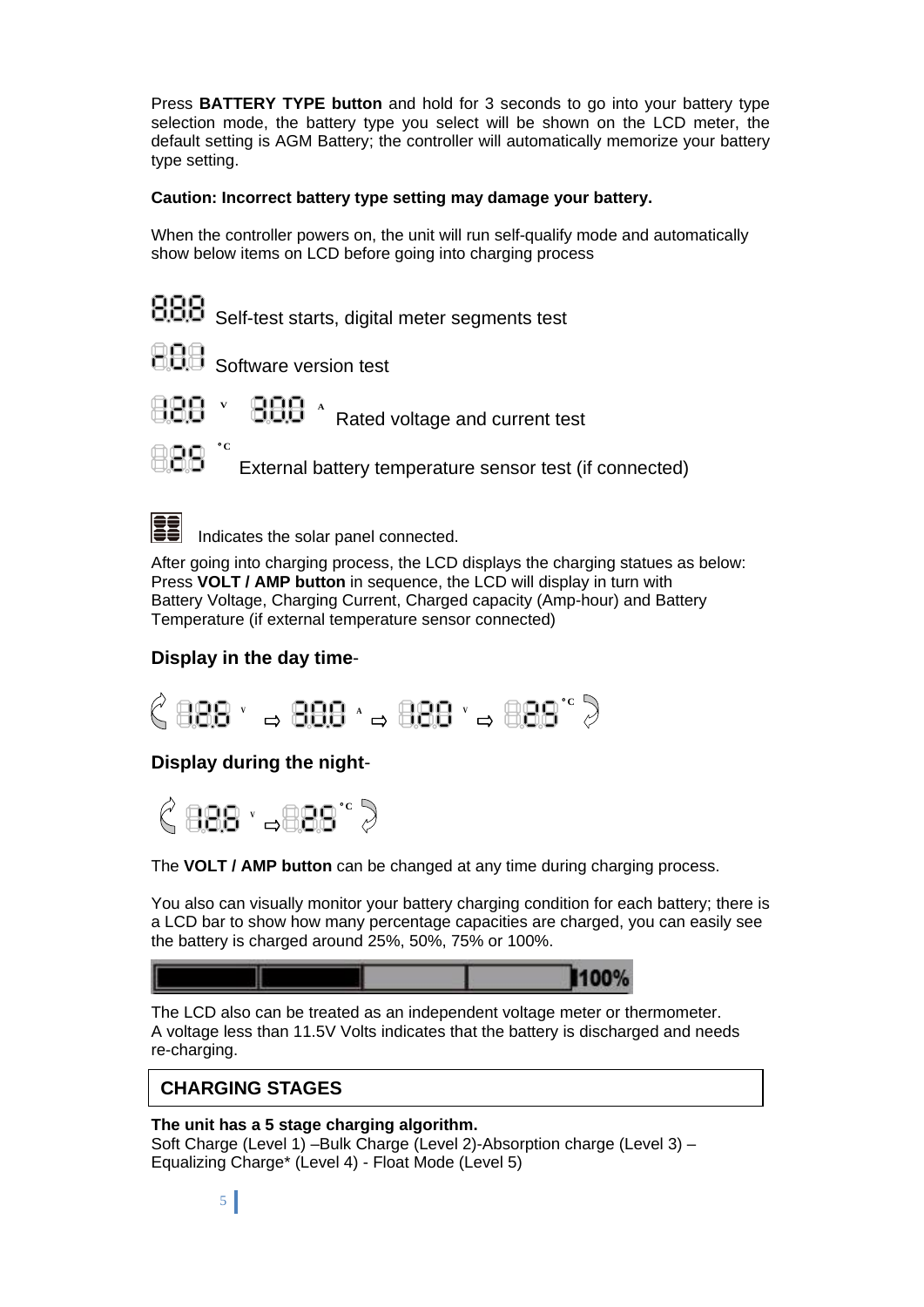

**Soft Charge-** When batteries suffer an over-discharge, the controller will softly ramps the battery voltage up to 10V.

**Bulk Charge**-Maximum current charging until batteries rise to Absorption level

**Absorption Charge-**Constant voltage charging and battery is over 85%.

**Equalization Charge\***-Only for WET battery or Calcium battery type, when the battery is deeply drained below 10V, it will automatically run this stage to bring the internal cells as an equal states and fully complement the loss of capacity.(LiFePO4, LTO,Gel and AGM battery do not run Equalization charge)

**Float Charge**-Battery is fully charged and maintained at a safe level. A fully charged battery has a voltage of more than 13.6 Volts.

| The 6 LED's indicate the                                 | ്യ           | ץ            |            | ▄                          | ▭          | −            |
|----------------------------------------------------------|--------------|--------------|------------|----------------------------|------------|--------------|
| charging status and the<br>battery condition             | Red          | <b>Blue</b>  | Green      | Green                      | Yellow     | Red          |
| <b>Solar Power Present-No</b><br>battery connected       | <b>ON</b>    | <b>OFF</b>   | <b>OFF</b> | <b>OFF</b>                 | <b>OFF</b> | <b>Flash</b> |
| Soft charging                                            | <b>ON</b>    | <b>Flash</b> | <b>OFF</b> | <b>OFF</b>                 | <b>OFF</b> | <b>ON</b>    |
| <b>Bulk charging</b>                                     | <b>ON</b>    | <b>ON</b>    | <b>OFF</b> | Subject to battery voltage |            |              |
| <b>Absorption charging</b>                               | ON           | <b>ON</b>    | <b>OFF</b> | ON                         | <b>OFF</b> | <b>OFF</b>   |
| <b>Equalization charging</b>                             | <b>ON</b>    | <b>ON</b>    | <b>OFF</b> | ON                         | <b>OFF</b> | <b>OFF</b>   |
| <b>Float charging</b>                                    | <b>ON</b>    | <b>OFF</b>   | <b>ON</b>  | <b>OFF</b>                 | <b>OFF</b> | <b>OFF</b>   |
| Solar panel weak                                         | <b>Flash</b> | <b>OFF</b>   | <b>OFF</b> | Subject to battery voltage |            |              |
| At night no charge                                       | <b>OFF</b>   | <b>OFF</b>   | <b>OFF</b> | Subject to battery voltage |            |              |
| <b>Battery Voltage below 11.5V</b><br>(+/-0.2V)          | ON           | <b>ON</b>    | <b>OFF</b> | <b>OFF</b><br><b>OFF</b>   |            | ON           |
| <b>Battery Voltage between</b><br>11.5V - 12.5V(+/-0.2V) | ON           | <b>ON</b>    | <b>OFF</b> | <b>OFF</b>                 | ON         | <b>OFF</b>   |
| <b>Battery Voltage above 12.5V</b><br>(+/-0.2V)          | <b>ON</b>    | <b>ON</b>    | <b>OFF</b> | ΟN                         | <b>OFF</b> | <b>OFF</b>   |

## . **ABNORMAL OPERATION MODE**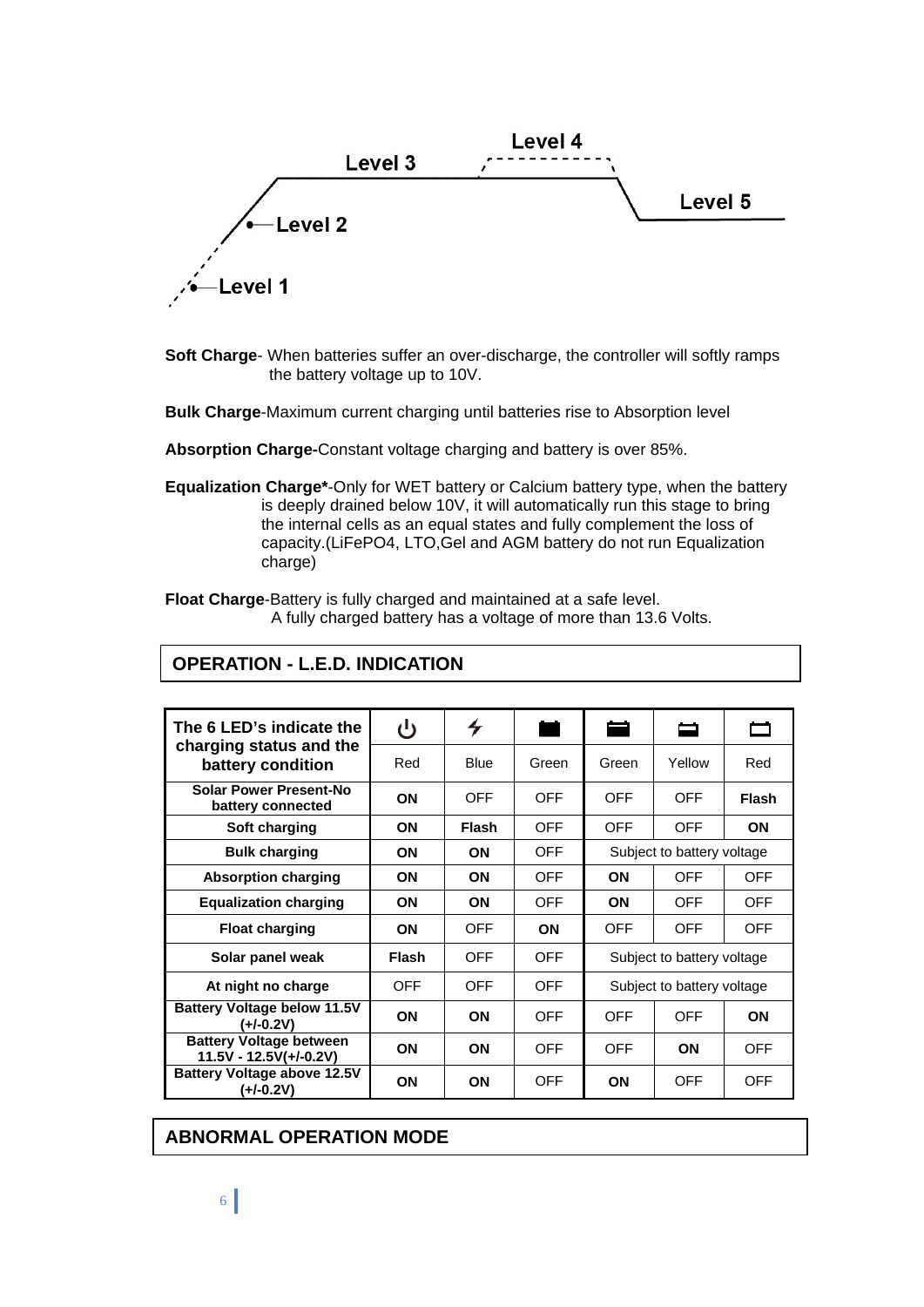| Solar panel abnormal<br>mode          | <b>LCD display</b> | <b>LED</b> indication | <b>LCD backlight</b> |
|---------------------------------------|--------------------|-----------------------|----------------------|
| Solar panel weak                      |                    | Flash                 | ON                   |
| Solar panel reverse<br>connection     |                    | Flash                 | Flash                |
| Solar panel over voltage<br>(> 26.5V) |                    | Flash                 | Flash                |

| Battery abnormal mode LCD display         | <b>LED</b> indication |       |       | <b>LCD backlight</b> |  |
|-------------------------------------------|-----------------------|-------|-------|----------------------|--|
| Battery disconnected or<br>less than 3.0V | Flash                 | Flash | Flash | Flash                |  |
| Battery reverse<br>connection             | . .<br>Flash          |       |       | Flash                |  |
| Battery over voltage<br>than $> 17.5V$    | Flash                 |       |       | Flash                |  |
| Battery temperature over<br>65C           | Flash                 | Flash | Flash | Flash                |  |

| The solar controller<br>abnormal mode         | <b>LCD display</b> | <b>LED</b> indication | <b>LCD backlight</b> |
|-----------------------------------------------|--------------------|-----------------------|----------------------|
| The controller over<br>temperature protection |                    |                       | Flash                |

# **OPTIONAL EXTERNAL DEVICE**

.

The controller provides two optional devices (excludes in the packaging box).



### **Optional external Battery temperature sensor:**

As an option, the unit provides a port to connect the external battery temperature sensor; if the external battery temperature sensor is connected, the unit will optimize the charging performance subjected to the battery temperature detected and also provide the battery over temperature protection, in some cases, if battery over temperature occurs, the controller will automatically stop charging.

#### **Optional external Remote display meter:**

As an option, the unit also provides a port to connect the external Remote display meter